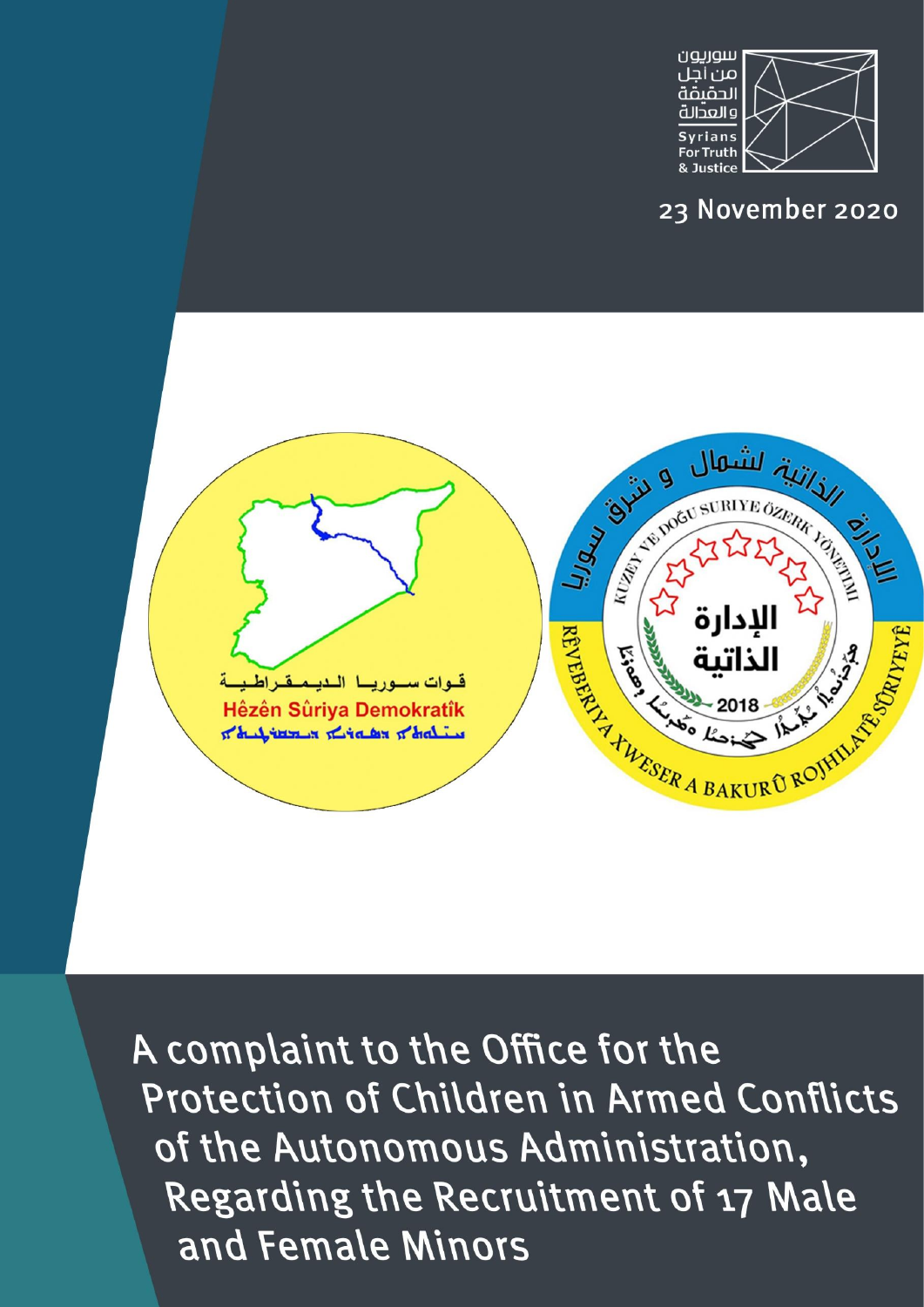## **A complaint to the Office for the Protection of Children in Armed Conflicts of the Autonomous Administration, Regarding the Recruitment of 17 Male and Female Minors**

*Syrians for Truth and Justice calls for action to monitor the operationalization of the office, established last August, and taking punitive measures against those found indulged in child recruitment, including al-Shabiba al-Thawria/the Revolutionary Youth' and Young Women's Union*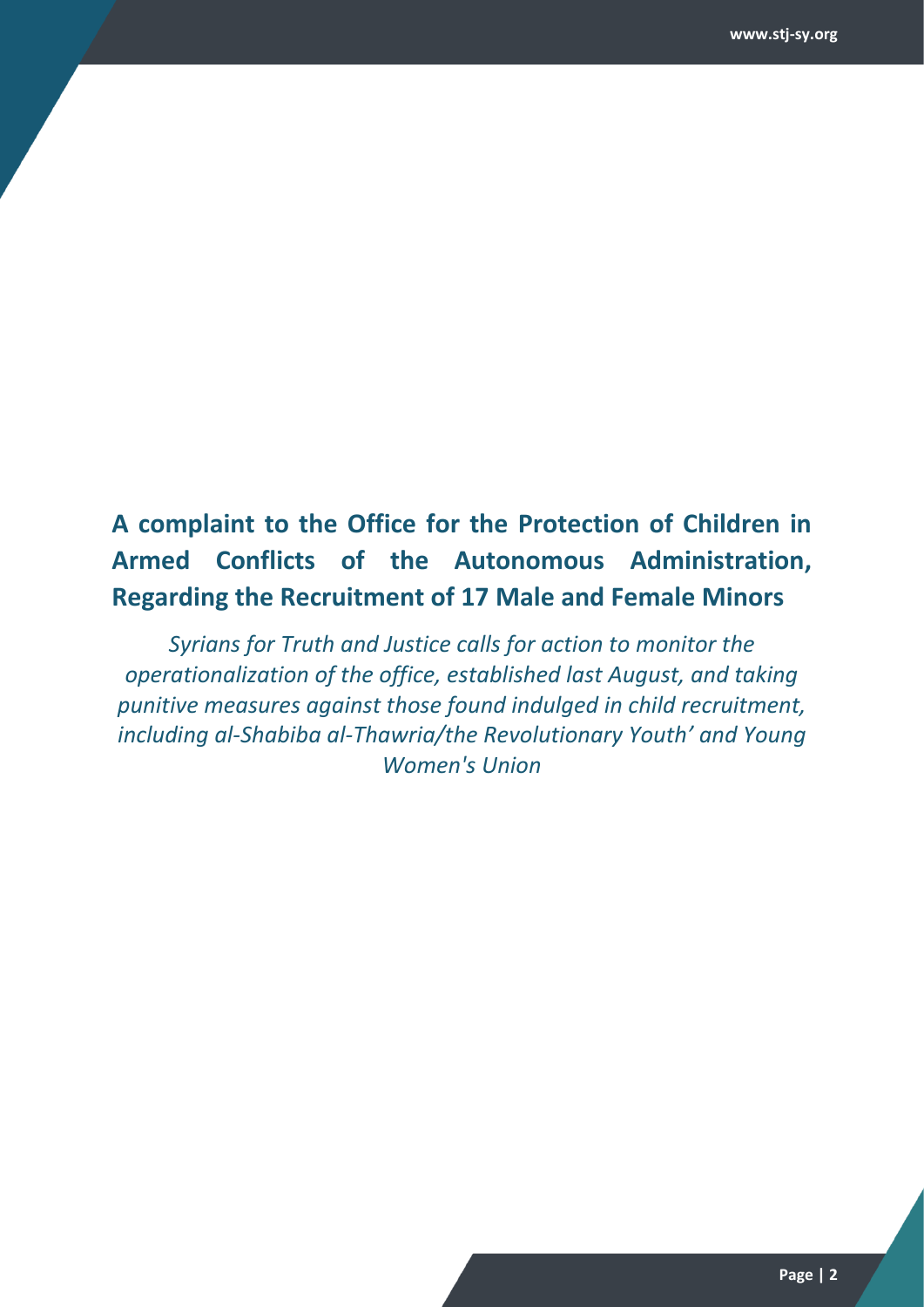On 18 November 2020, Syrians for Truth and Justice (STJ) made a formal complaint to the Office for the Protection of Children in Armed Conflicts, which was founded by decision of the executive council of the Autonomous Administration in northeast Syria on 30 August 2020, under the action plan signed between the Syrian Democratic Forces (SDF) and the United Nations (UN) and approved by the Autonomous Administration on 29 June 2020.

Our complaint contained detailed information on the activities of a group calling itself 'al-Shabiba al-Thawria/the Revolutionary Youth' (Kurdish: Ciwanên Şoreşger) in recruiting male and female minors, with nine verified cases:

- 1. The first case: the recruitment of a 16-year-old girl child on 23 May 2020.
- 2. The second case: the recruitment of a 15-year-old girl child while sitting her examinations for the preparatory certificate in the city of Qamishli/Qamishlo on 25 June 2020.
- 3. The third case: the recruitment of a 14-year-old child in the city of Qamishli/Qamishlo on 2 July 2020.
- 4. The fourth case: the recruitment of a 15-year-old girl child on 2 July 2020.
- 5. The fifth case: the recruitment of a 15-year-old child in the ninth grade in the city of Ayn al-Arab/Kobanî in early July 2020.
- 6. The sixth case: the recruitment of a 14-year-old girl child in the village of Minas to the west of Ayn al-Arab/Kobanî on 6 July 2020.
- 7. The seventh case: the recruitment of a 14-year-old girl child in rural Ayn al-Arab/Kobanî on 11 July 2020.
- 8. The eighth case: the recruitment of a 15-year-old girl child in rural Ayn al-Arab/Kobanî on 11 July 2020.
- 9. The ninth case: the recruitment of a 16-year-old child in the city of Qamishli/Qamishlo on 28 July 2020.

Further, STJ cited detailed information on five other cases of children recruited by the Women's Protection Units (YPJ) and the People's Protection Units (YPG), which are parts of the Syrian Democratic Forces (SDF):

- 1. The first case: the recruitment of a 15-year-old child by the YPG in the Sheikh Maqsoud neighborhood in the city of Aleppo on 25 May 2020.
- 2. The second case: the recruitment of a 16-year-old girl child while preparing for her preparatory school exams – by the YPJ in the Sheikh Maqsoud neighborhood on 29 May 2020.
- 3. The third case: the recruitment of a 14-year-old child by the SDF on 1 June 2020.
- 4. The fourth case: the recruitment of a 15-year-old child by the YPJ, east of Al-Raqqa, in mid-August 2020.
- 5. The fifth case: the recruitment of a 16-year-old secondary girl student  $-$  while attending her school – by the women Asayish with help from the Young Women's Union.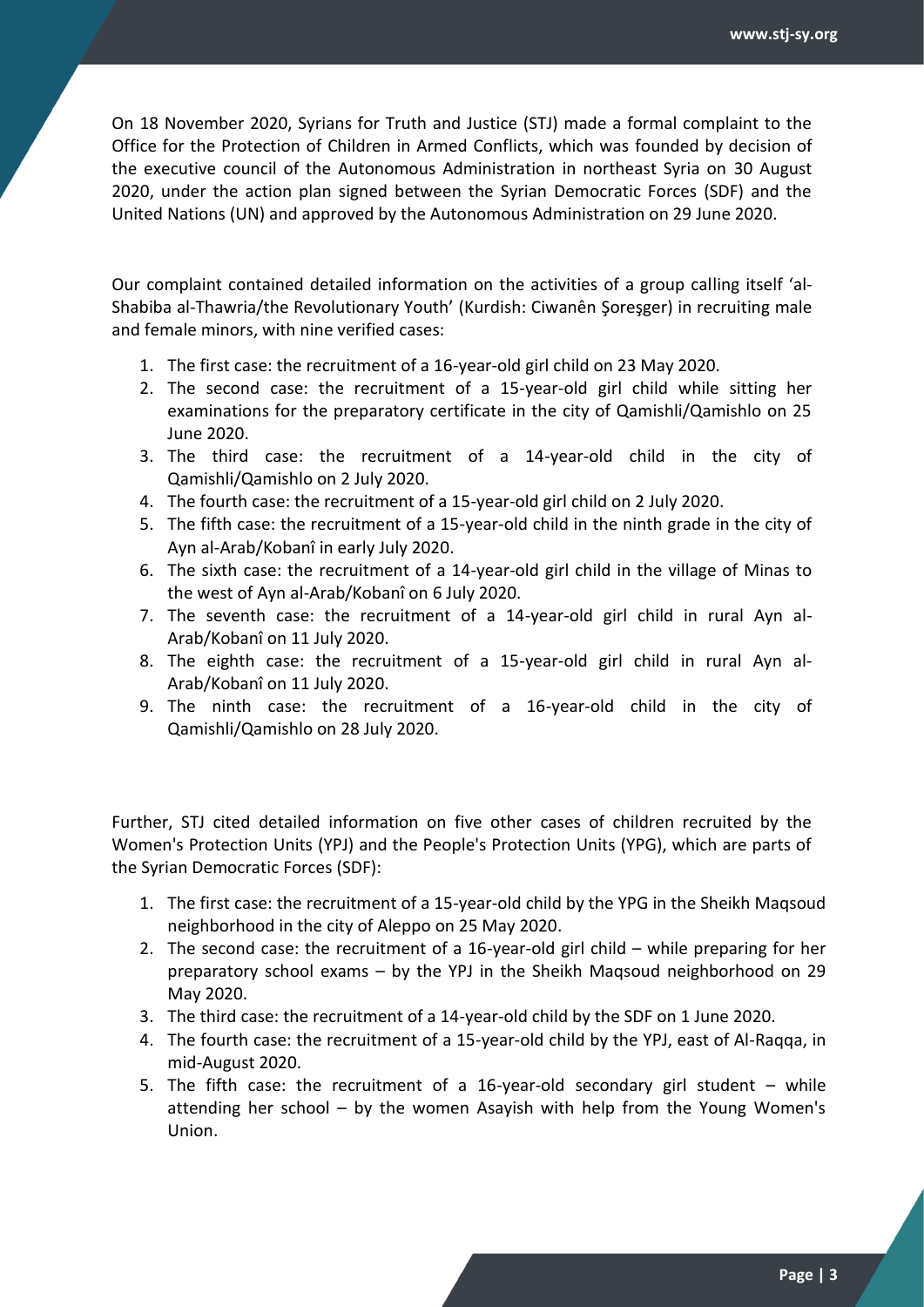**In addition, STJ verified the existence of three minor girls in the SDF ranks since late 2019 to the date of filing this complain on 16 November 2020; they are:**

- 1. A 16-year-old girl recruited by people linked to the SDF on 7 January 2020 from Shahba area to the north of Aleppo.
- 2. A 14-year-old child girl recruited in late 2019 by the YPJ from the Sheikh Maqsoud neighborhood in the city of Aleppo.
- 3. A 14-year-old child girl recruited in February 2019 by the YPJ from the city of Tell Rifaat in north Aleppo.

## **Consequently, STJ recommends the Autonomous Administration and the SDF:**

- 1. To demonstrate transparency and full commitment to the agreements signed, either with Geneva Call, in July 2014, or with the UN, in late June 2019, to prevent the recruitment and use of children in military operations.
- 2. To immediately demobilize child soldiers and reunite them with their families and put those at risk of home violence in the care of the responsible civilian authorities.
- 3. To monitor the functioning of the Office for the Protection of Children in Armed Conflicts, in receiving complaints related to child recruitment and handling them and to take punitive measures against those found indulged in child recruitment, including al-Shabiba al-Thawria/the Revolutionary Youth' and Young Women's Union.
- 4. To dissolve the groups and organizations recruiting children, primarily the al-Shabiba al-Thawria/the Revolutionary Youth and the Young Women's Union and to hold all parties (individuals and entities) involved in such acts accountable.